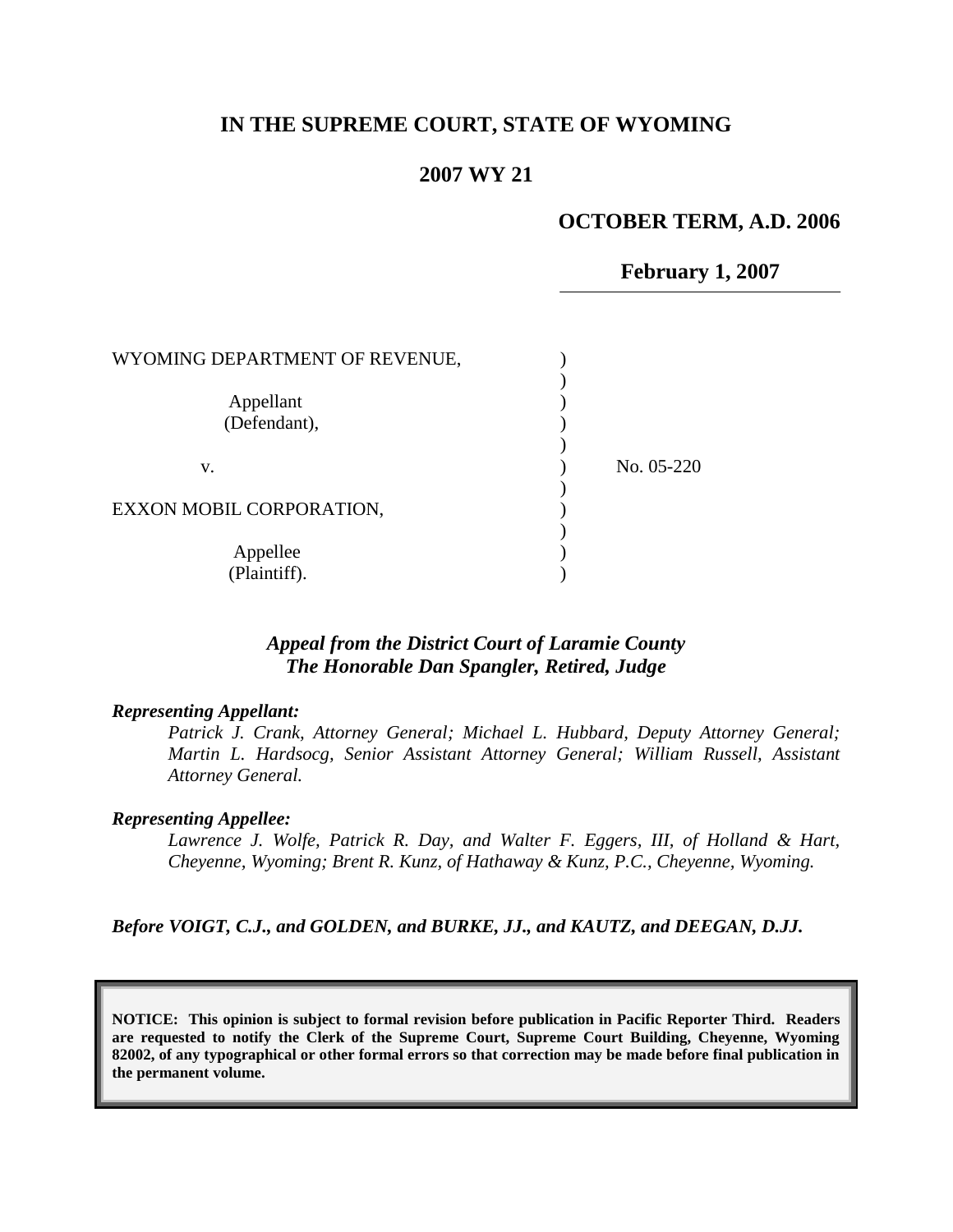# **BURKE, Justice**.

[¶1] The Department of Revenue ("Department") appeals a declaratory judgment in favor of Exxon Mobil Corporation ("ExxonMobil"). The Department asserts that the district court should have dismissed the declaratory judgment action. Additionally, the Department claims that the district court misinterpreted Wyo. Stat. Ann. § 39-14-  $203(b)(vi)(D)$ , the proportionate profits valuation method for oil and gas production. We affirm.

# *ISSUES*

- 1. Did the district court abuse its discretion when it denied the Department's Motion to Dismiss on the grounds of failure to exhaust administrative remedies or primary jurisdiction?
- 2. Did the district court correctly conclude that neither production taxes nor royalties are "direct costs of producing" in the proportionate profits formula set forth in  $\frac{8}{9}$  39-14-203(b)(vi)(D) of the Wyoming Statutes?

# *FACTS*

[¶2] ExxonMobil owns and operates deep natural gas wells in Sublette County, as part of its LaBarge project. LaBarge gas has a unique and complex composition. The gas is largely carbon dioxide but also contains helium and methane. It is called a "sour gas" because it contains hydrogen sulfide. In its untreated state, the gas is not flammable and the gas stream is lethal. Consequently, the costs of processing the gas are high.

[¶3] In the mid-1980s, ExxonMobil invested more than a billion dollars in transportation and processing facilities for the LaBarge project in Sublette and Lincoln Counties. When production began in 1986, natural gas prices were low. Under the netback method of valuing production for taxation purposes in use at the time, ExxonMobil's massive capital investments failed to yield a return on investment and resulted in a zero taxable value. In response to this situation, legislation was passed in 1988 to cap the deductions that could be claimed for processing.

[¶4] Litigation ensued when ExxonMobil challenged the constitutionality of the legislation capping deductions. Eventually, ExxonMobil and the Department were able to resolve the litigation, agreeing upon a valuation methodology that was incorporated into a judicial decree. This agreed upon method, referred to by the parties as the "TSA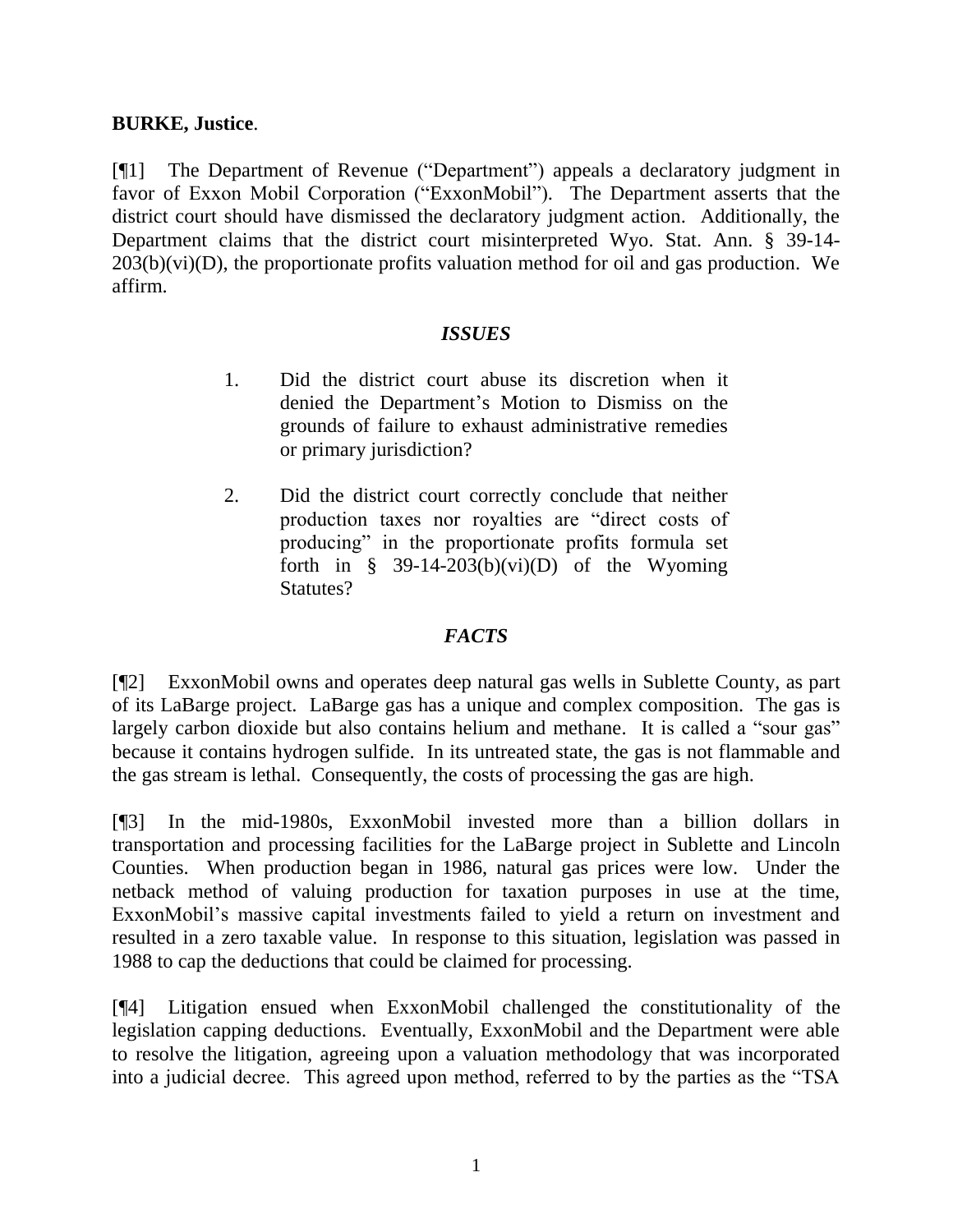method," was binding through August  $1991$ .<sup>1</sup> ExxonMobil and the Department continued to use the TSA method in subsequent years.

 $\overline{a}$ 

In 1986, Exxon began extracting natural gas from the LaBarge wellfield in Sublette County. Pursuant to Wyoming statutes, Exxon's production is subject to severance and ad valorem taxes. For the 1986 and 1987 tax years, Exxon used the "netback" method of valuation. After deductions, Exxon reported a taxable value of zero for its LaBarge production. The Department of Revenue disputed this valuation and did not certify taxable value for those years.

Litigation regarding valuation of the LaBarge production began in 1988. That year, the Wyoming legislature enacted Wyo. Stat. Ann. §§ 39-1-401 and -402 (Michie Cum.Supp. 1988). These statutes, which have since been repealed, provided that total deductions allowed by the Department of Revenue from the sale of taxable natural gas and associated natural resources could not exceed 40% of the annual gross receipts from the sale of these products. Wyo. Stat. Ann. § 39-1-402(a) (Michie Cum.Supp. 1988) (Repealed by 1989 Wyo. Sess. Laws ch. 57, § 1). Shortly after these statutes were enacted, Exxon filed a declaratory judgment action in district court for the First Judicial District seeking a declaration that the 40% "cap" legislation was an unconstitutional delegation of legislative authority. Among the defendants named in the suit were the Department of Revenue, the Board of Equalization, and Sublette County.

In January 1989, a settlement was reached in the cap litigation, and a "Stipulation for Entry of Declaratory Judgment" was filed in district court. Signed by Exxon, the Wyoming Attorney General, and the Sublette County Attorney, the stipulation provided: "The parties have engaged in settlement negotiations which have resulted in an agreement which is embodied in a Settlement Agreement, an executed copy of which is attached." Sublette County was listed among the parties to the settlement agreement. Pursuant to the stipulation, the district court entered a declaratory judgment pronouncing the 40% cap legislation unconstitutional, thus ending the cap litigation.

Under the terms of the settlement agreement, Exxon paid the State and Sublette County \$12 million in full satisfaction of Exxon's severance and ad valorem tax liability for the 1986, 1987, and 1988 LaBarge production. The settlement agreement also established the method to be used to value post-1988 LaBarge production. For January 1, 1989, through August 31, 1991, the State and County agreed to apply the comparison value method of valuation; and two of Exxon's processing agreements, the Howell and Yates agreements, were to be used as comparable value in computing valuation. In exchange, Exxon agreed that, during this period, it would not contest the applicability of ad

<sup>&</sup>lt;sup>1</sup> We described the development of the circumstances and litigation leading to the TSA in *Exxon Corp. v. Board of County Comm'rs*, 987 P.2d 158, 160-161 (Wyo. 1999):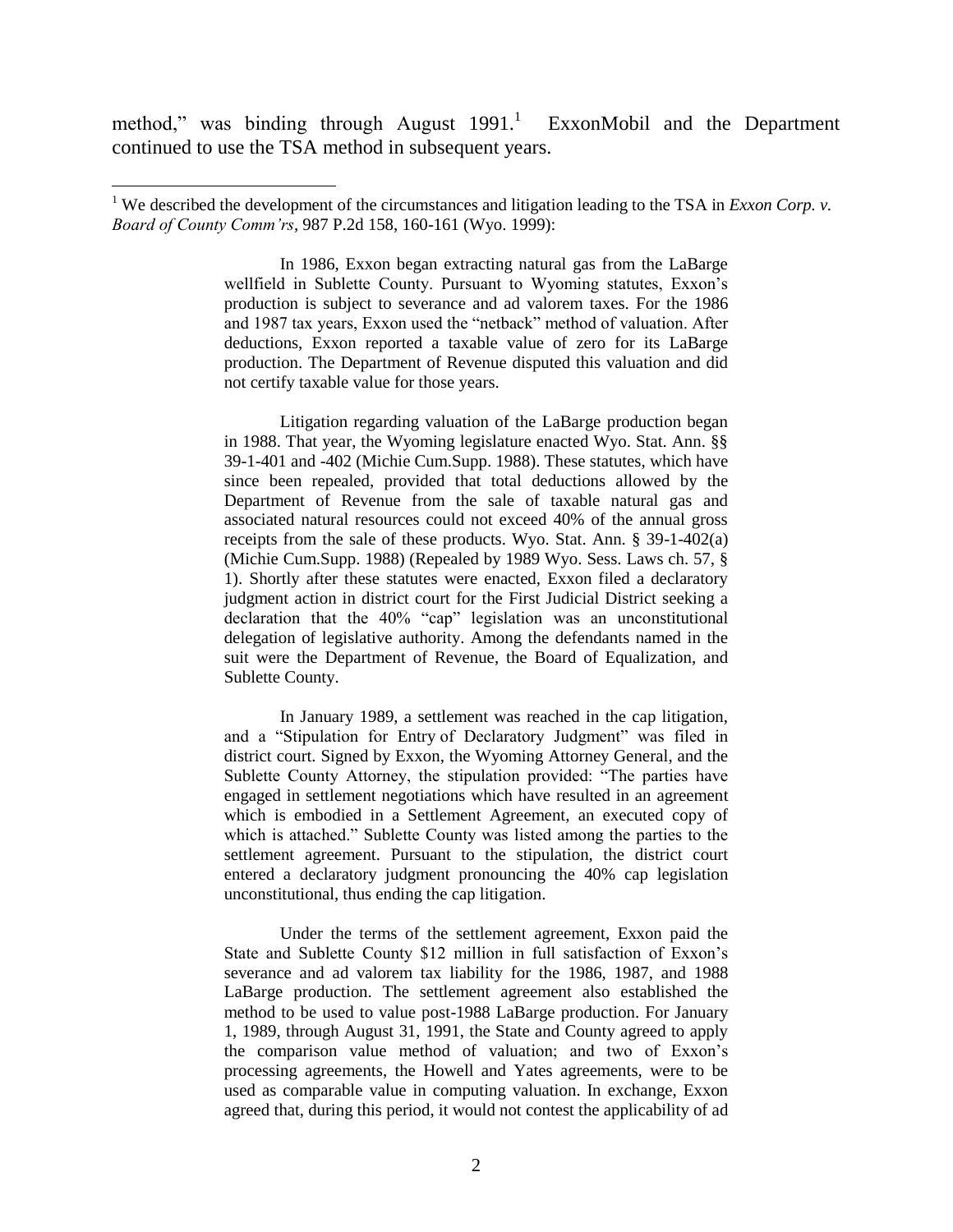[¶5] In 1997, Sublette County challenged the use of the TSA after August 1991. On May 20, 2004, after seven years of administrative proceedings, the Board of Equalization determined that the use of the TSA was authorized by Wyoming law. The next day, the Department sent a letter to ExxonMobil directing it to file amended tax returns and pay taxes according to the proportionate profits methodology for the 2003 production year. On July 22, 2004, the Department sent another letter stating that it would require reporting utilizing the proportionate profits method for the 2004 production year "and beyond." Within that letter, the Department specified that royalties and production taxes should be included as "direct costs of producing" in the proportionate profits formula.

[¶6] ExxonMobil filed a declaratory judgment action in the district court for the First Judicial District. ExxonMobil requested a declaration that the Department did not have the authority to change the valuation methodology for 2003 and 2004 without complying with the notice requirements of Wyo. Stat. Ann.  $\S$  39-14-203(b).<sup>2</sup> Additionally,

> valorem and severance taxes to federal helium. As to the valuation method to be used after August 31, 1991, the agreement provided:

> After August 31, 1991, the State agrees that it will recognize the Howell and Yates agreements as a comparison value and that the comparison value method may be used in conjunction with other recognized appraisal techniques to determine value. If the State uses any method other than the comparison value method based on the Howell and Yates agreements, the Parties agree that the question of future taxability, for severance and ad valorem purposes, and value of future helium production remain open and are not resolved by this Agreement.

(Footnotes omitted.)

 $\overline{a}$ 

<sup>2</sup> Wyo. Stat. Ann. § 39-14-203(b) (LexisNexis 2005) provides, in pertinent part:

(b) Basis of tax. The following shall apply:

(i) Crude oil, lease condensate and natural gas shall be valued for taxation as provided in this subsection;

…

…

(vi) In the event the crude oil, lease condensate or natural gas production as provided by paragraphs (iii) and (iv) of this subsection is not sold at or prior to the point of valuation by bona fide arms-length sale, or, except as otherwise provided, if the production is used without sale, **the department shall identify the method it intends to apply under this paragraph to determine the fair market value and notify the taxpayer of that method on or before September 1 of the year preceding the year for which the method shall be employed.** The department shall determine the fair market value by application of one (1) of the following methods: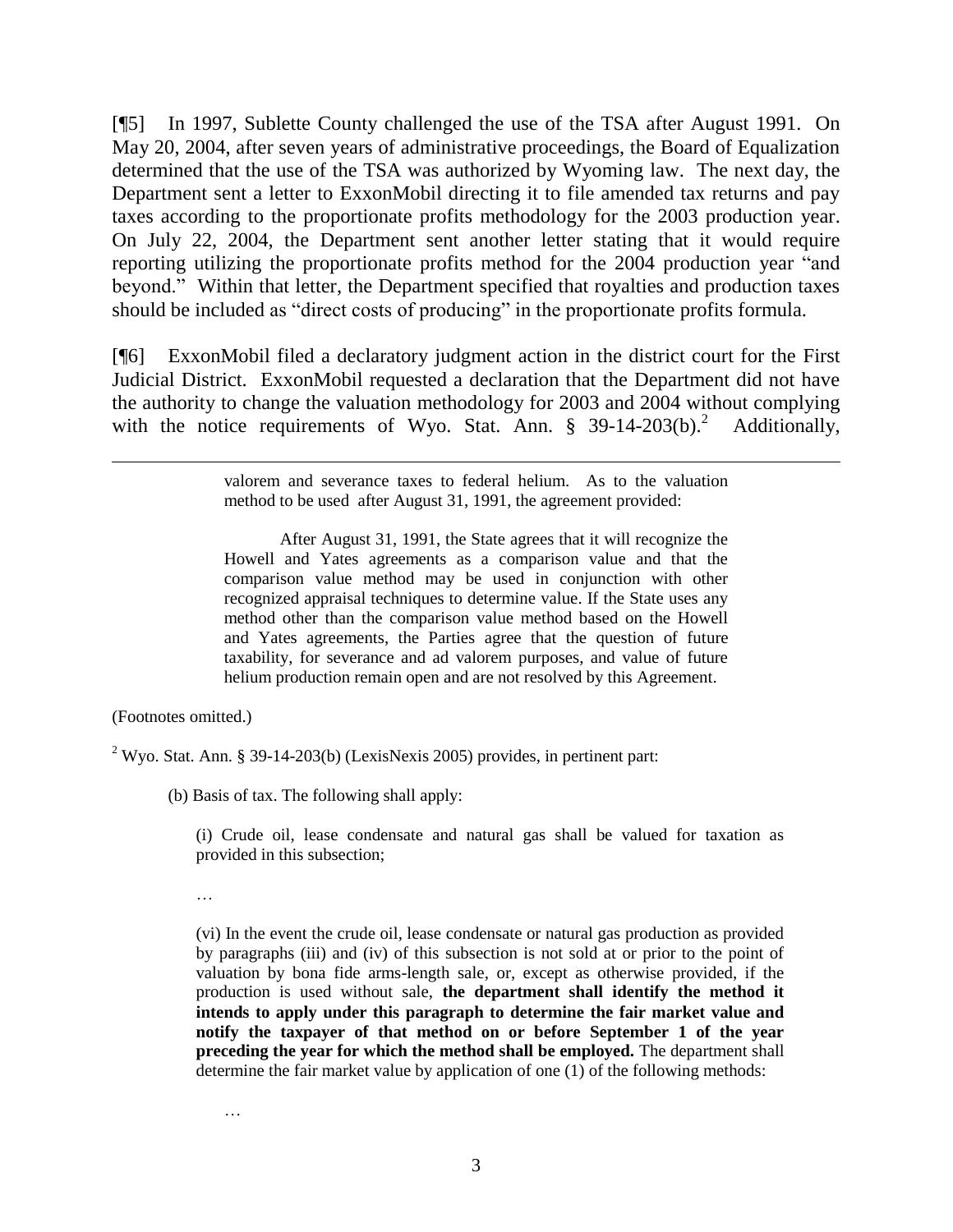ExxonMobil challenged the Department's directive to include production taxes and royalties as direct costs of production in calculating proportionate profits under Wyo. Stat. Ann. § 39-14-203(b)(vi)(D).

[¶7] The Department filed a motion to dismiss. The Department urged the district court to decline jurisdiction over ExxonMobil's declaratory judgment action because similar claims were the subject of appeals pending before the Board of Equalization. In support of its motion, the Department argued that ExxonMobil failed to exhaust its

#### **(D) Proportionate profits - The fair market value is:**

**(I) The total amount received from the sale of the minerals minus exempt royalties, nonexempt royalties and production taxes times the quotient of the direct cost of producing the minerals divided by the direct cost of producing, processing and transporting the minerals; plus**

#### **(II) Nonexempt royalties and production taxes.**

(vii) When the taxpayer and department jointly agree, that the application of one (1) of the methods listed in paragraph (vi) of this subsection does not produce a representative fair market value for the crude oil, lease condensate or natural gas production, a mutually acceptable alternative method may be applied;

(viii) If the fair market value of the crude oil, lease condensate or natural gas production as provided by paragraphs (iii) and (iv) of this subsection is determined pursuant to paragraph (vi) of this subsection, the method employed shall be used in computing taxes for three (3) years including the year in which it is first applied or until changed by mutual agreement between the department and taxpayer. If the taxpayer believes the valuation method selected by the department does not accurately reflect the fair market value of the crude oil, lease condensate or natural gas, the taxpayer may appeal to the board of equalization for a change of methods within one (1) year from the date the department notified the taxpayer of the method selected;

(ix) If the department fails to notify the taxpayer of the method selected pursuant to paragraph (vi) of this subsection, the taxpayer shall select a method and inform the department. The method selected by the taxpayer shall be used in computing taxes for three (3) years including the year in which it is first applied or until changed by mutual agreement between the taxpayer and the department. If the department believes the valuation technique selected by the taxpayer does not accurately reflect the fair market value of the crude oil, lease condensate or natural gas, the department may appeal to the board of equalization for a change of methods within one (1) year from the date the taxpayer notified the department of the method selected;

…

(Emphasis added.)

 $\overline{a}$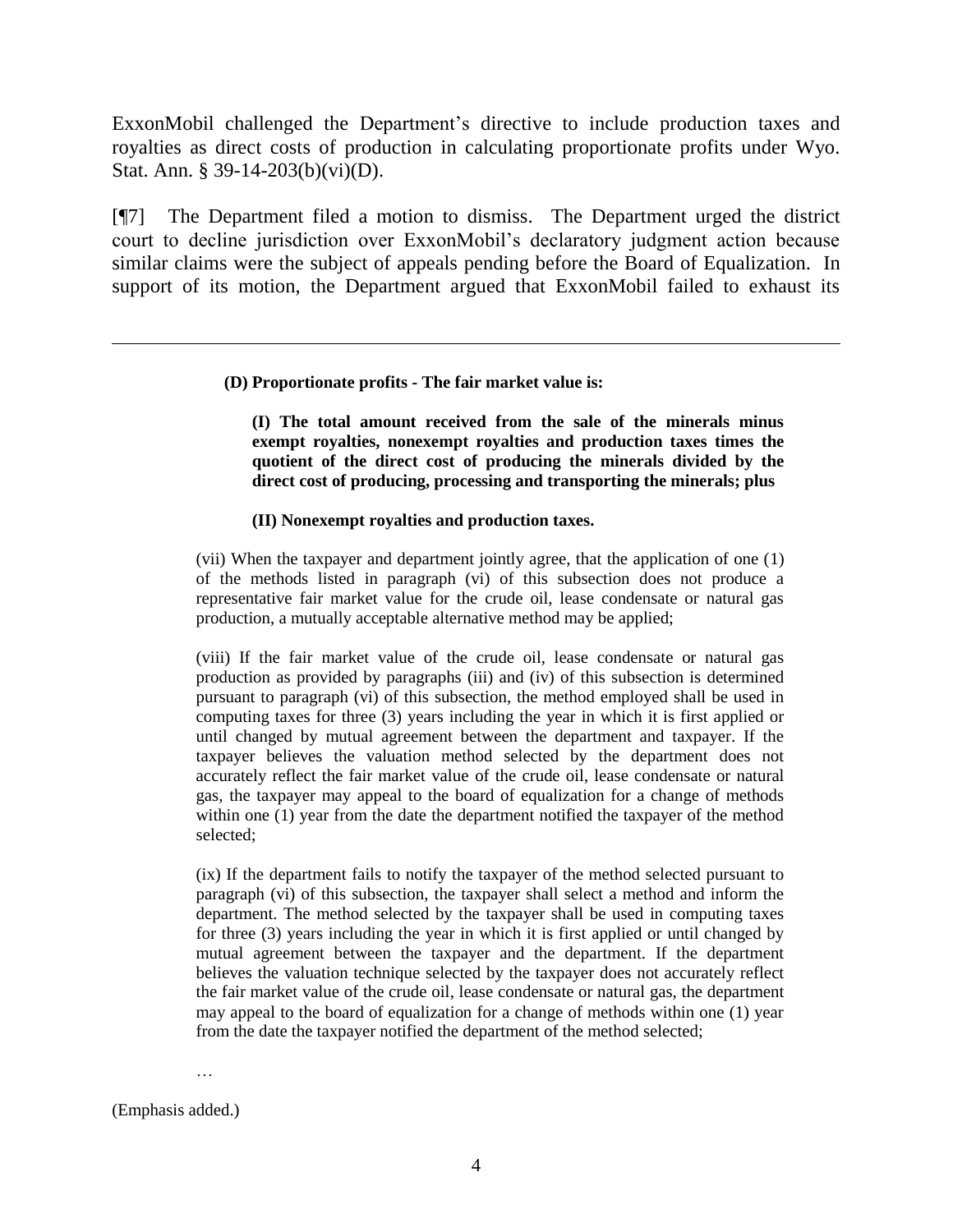administrative remedies and relied upon the primary jurisdiction doctrine. The district court denied the motion.

[¶8] Subsequently, ExxonMobil moved for summary judgment. The district court granted judgment in favor of ExxonMobil. The order of judgment declared:

- 1) The Department does not have authority to require ExxonMobil to change tax valuation methodologies under Wyo. Stat. § 39-14-203(b) without complying with the advance notice provision in the statutes. Section 39-14-  $203(b)(vi)$  requires notice of the selection of the valuation methodology on or before September 1 of the year preceding the year in which it is to be employed. The Department's attempt to require ExxonMobil to employ the proportionate profits methodology for production years 2003 and 2004 is contrary to law and void, and therefore the Tax Settlement Agreement methodology applies for those production years.
- 2) Production taxes and royalties are not "direct cost[s] of producing" as that term is used in the proportionate profits statute, Wyo. Stat.  $\frac{8}{9}$  39-14-203(b)(vi)(D), or the Department's Rule, Ch. 6, Section 4b(w). As a result, the Department has no authority to require ExxonMobil to include production taxes and royalties in the numerator or denominator of the proportionate profits quotient described in Wyo. Stat. § 39-14-203(b)(vi)(D)(I), and its direction to ExxonMobil that it do so for production years 2003, 2004 and beyond is null and void.

[¶9] This appeal followed. In its opening appellate brief, the Department challenged the district court's conclusion that the Department lacked authority to change ExxonMobil's valuation methodology for tax years 2003 and 2004. This issue was also being considered by the Board. Ultimately, the Board reached the same result as the district court and concluded that the Department could not retroactively change methodologies or impose a method for the upcoming year without timely notice to ExxonMobil. The Board issued its decision on December 1, 2005. Subsequently, on December 22, 2005, the Department withdrew its challenge to the first paragraph of the judgment, leaving only the propriety of the declaration in the second paragraph for our review.<sup>3</sup>

 $\overline{a}$ 

 $3$  The Department withdrew its asserted claims of error regarding three issues: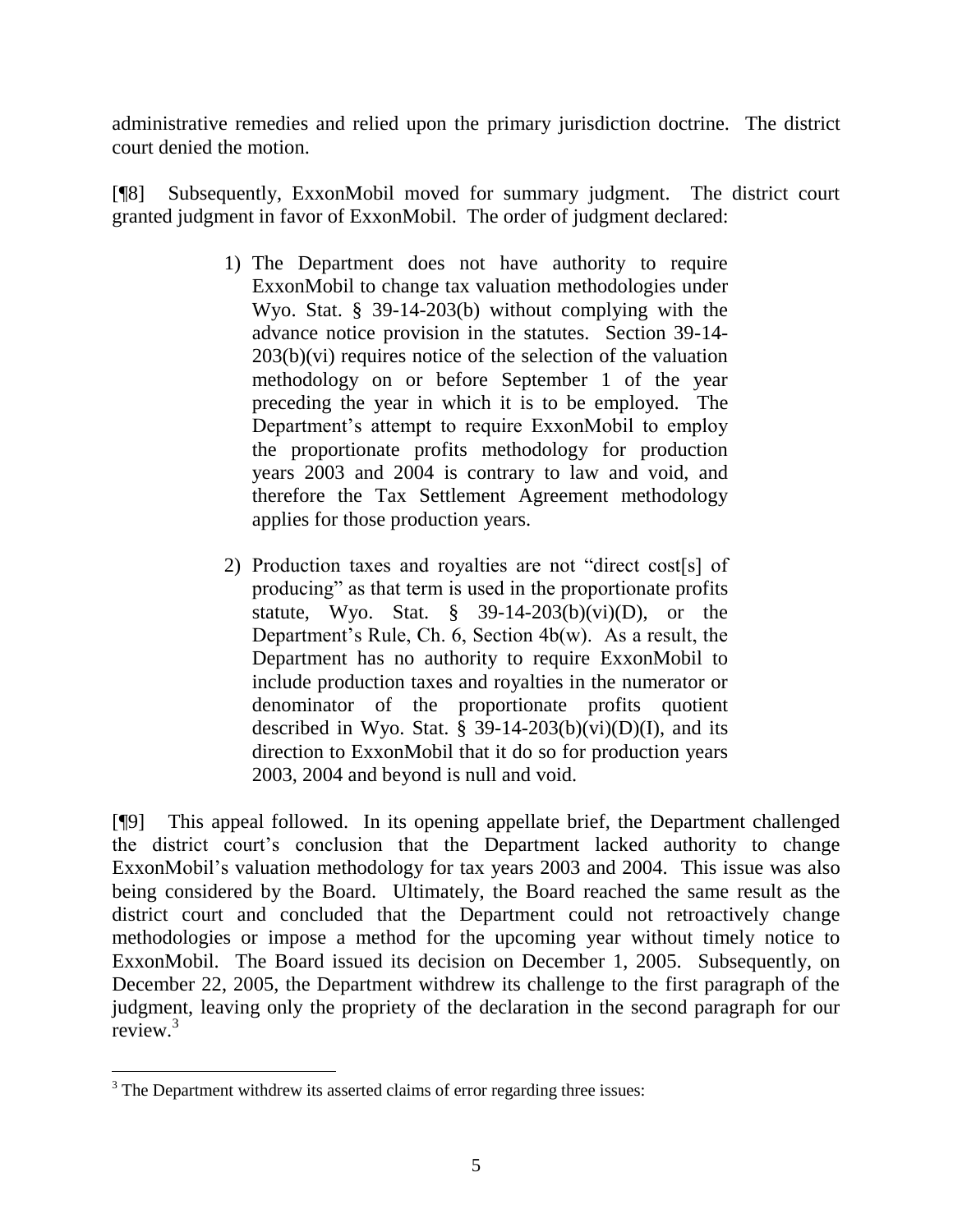## *STANDARD OF REVIEW*

[¶10] The decision to dismiss a declaratory judgment action on the basis of nonexhaustion of remedies is committed to the sound discretion of the district court. *Rissler & McMurry Co. v. State*, 917 P.2d 1157, 1160 (Wyo. 1996); *Union Pacific Resources Co. v. State*, 839 P.2d 356, 366 (Wyo. 1992); *Glover v. State*, 860 P.2d 1169, 1171 (Wyo. 1993).

[¶11] Pursuant to Wyo. Stat. Ann. § 1-37-109, we review final orders and judgments entered in declaratory judgment proceedings as in other civil actions. *Sherard v. Sherard*, 2006 WY 105, ¶ 8, 142 P.3d 673, 676 (Wyo. 2006). Determination of the proper treatment of royalties and production taxes under the oil and gas proportionate profits formula involves statutory interpretation and presents a question of law which we review *de novo*. *RME Petroleum Co. v. Wyoming Department of Revenue*, 2007 WY 16, ¶ 13,  $\_\_$  P.3d  $\_\_$ ,  $\_\_$  (Wyo. 2007).

# *DISCUSSION*

# *Motion to Dismiss*

 $\overline{a}$ 

[¶12] First, the Department contends that the district court should have granted its motion to dismiss the declaratory judgment action. It argues the district court abused its discretion by allowing ExxonMobil's tax appeal to be "fragmented and litigated in a piecemeal fashion simultaneously in the courts and before the . . . Board." The Department claims the district court should have required ExxonMobil to exhaust its administrative remedies, allowing the Board to use its expertise and experience in handling complex tax disputes. ExxonMobil maintains that the issues in the declaratory judgment action were questions of law properly decided by the district court.

[¶13] Wyoming's Uniform Declaratory Judgments Act, ("Act"), allows "[a]ny person … whose rights, status or other legal relations are affected by the Wyoming constitution or

I. Did the District Court possess subject-matter jurisdiction [pursuant to the Wyoming Governmental Claims Act and Article 16, Section 7 of the Wyoming Constitution] to adjudicate Exxon Mobil Corporation's claim for specific performance of a contract with the Department of Revenue?

IV. Did the District Court incorrectly rule that the Department lacked authority to terminate the 1989 Tax Settlement Agreement because it did not follow the notice requirement set forth in Wyo. Stat. § 39-14-203(b)(vi)?

V. Did the Department have authority to discontinue application of the 1989 Tax Settlement Agreement, by its terms, for valuation of Exxon Mobil Corporation's 2003 LaBarge production?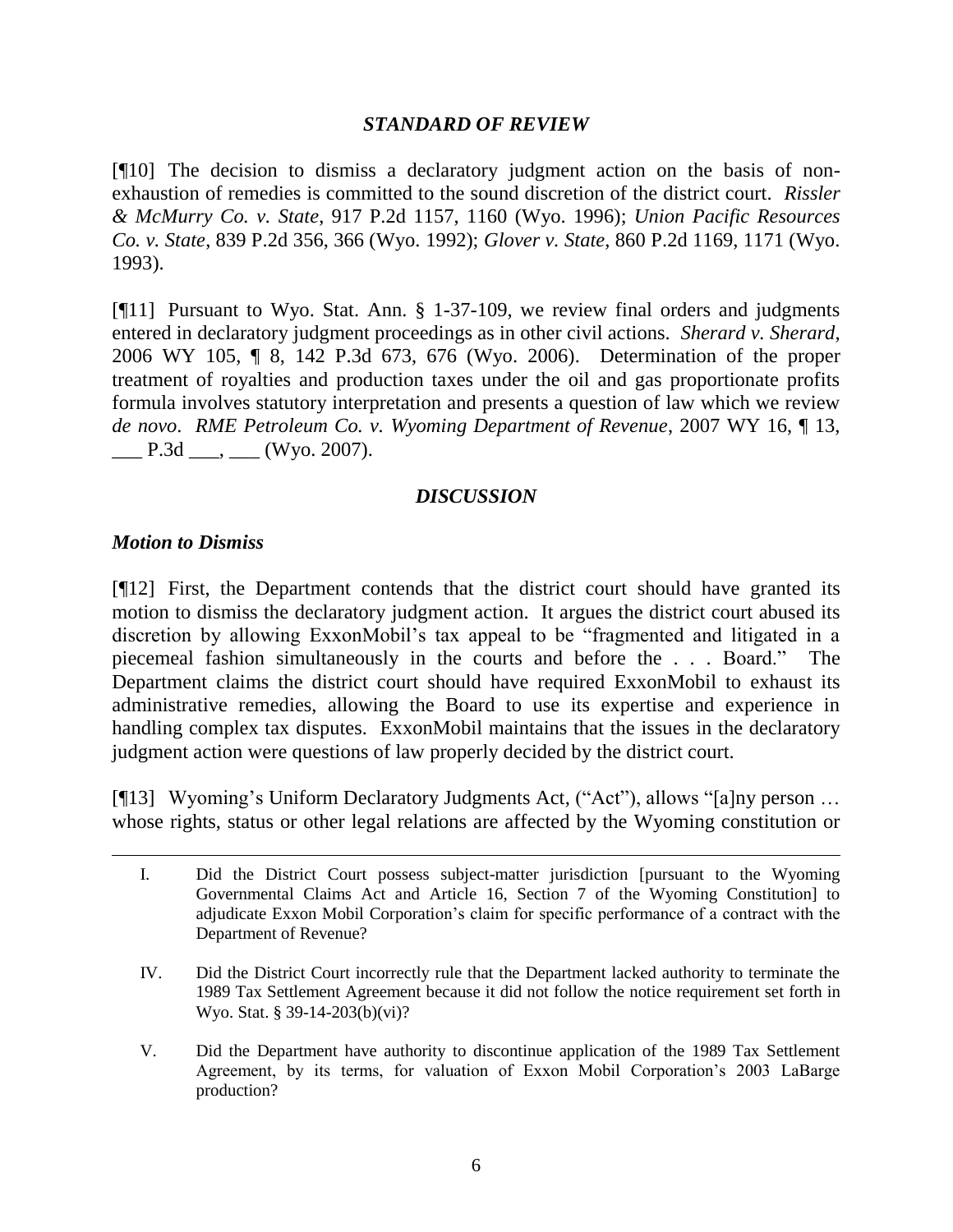by a statute…" to "have any question of construction or validity arising under the instrument determined and obtain a declaration of rights, status or other legal relations." Wyo. Stat. Ann. § 1-37-103 (LexisNexis 2005). The Act is remedial. Wyo. Stat. Ann. § 1-37-114 (LexisNexis 2005). "Its purpose is to settle and to afford relief from uncertainty and insecurity with respect to legal relations, and is to be liberally construed and administered." *Id*. The existence of another remedy, including an administrative appeal, does not preclude declaratory judgment relief. *Rocky Mountain Oil and Gas Ass'n v. State*, 645 P.2d 1163, 1167-1168 (Wyo. 1982); W.R.A.P. 12.12; W.R.C.P. 57. However, a district court retains discretion to withhold relief and "may refuse to render a declaratory judgment where the judgment would not terminate the uncertainty or controversy giving rise to the proceeding." Wyo. Stat. Ann. § 1-37-108 (LexisNexis 2005).

[¶14] We have recognized that the availability of declaratory relief may be restricted when administrative matters are involved. *Rocky Mountain Oil and Gas Ass'n*, 645 P.2d at 1168-1169. "Where the action would result in a prejudging of issues that should be decided in the first instance by an administrative body, it should not lie." *Id*. at 1168.

> An action for declaratory judgment cannot be a substitute for an appeal from administrative decisions but is available even though there is a statutory method of appeal if it concerns the validity and construction of agency regulations, or if it concerns the constitutionality or interpretation of a statute upon which the administrative action is, or is to be based.

*Hirschfield v. Board of County Com'rs*, 944 P.2d 1139, 1142 (Wyo. 1997).

[¶15] The desire to avoid usurping the role of an administrative agency is manifested in two doctrines relied upon by the Department: the exhaustion requirement and the primary jurisdiction doctrine. We have explained these concepts as follows:

> The doctrine of primary jurisdiction, like the rule requiring exhaustion of administrative remedies, is concerned with promoting proper relationships between the courts and administrative agencies charged with particular regulatory duties. Exhaustion applies where a claim is cognizable in the first instance by an administrative agency alone; judicial interference is withheld until the administrative process has run its course. Primary jurisdiction, on the other hand, applies where a claim is originally cognizable in the courts, and comes into play whenever enforcement of the claim requires the resolution of issues which, under a regulatory scheme, have been placed within the special competence of an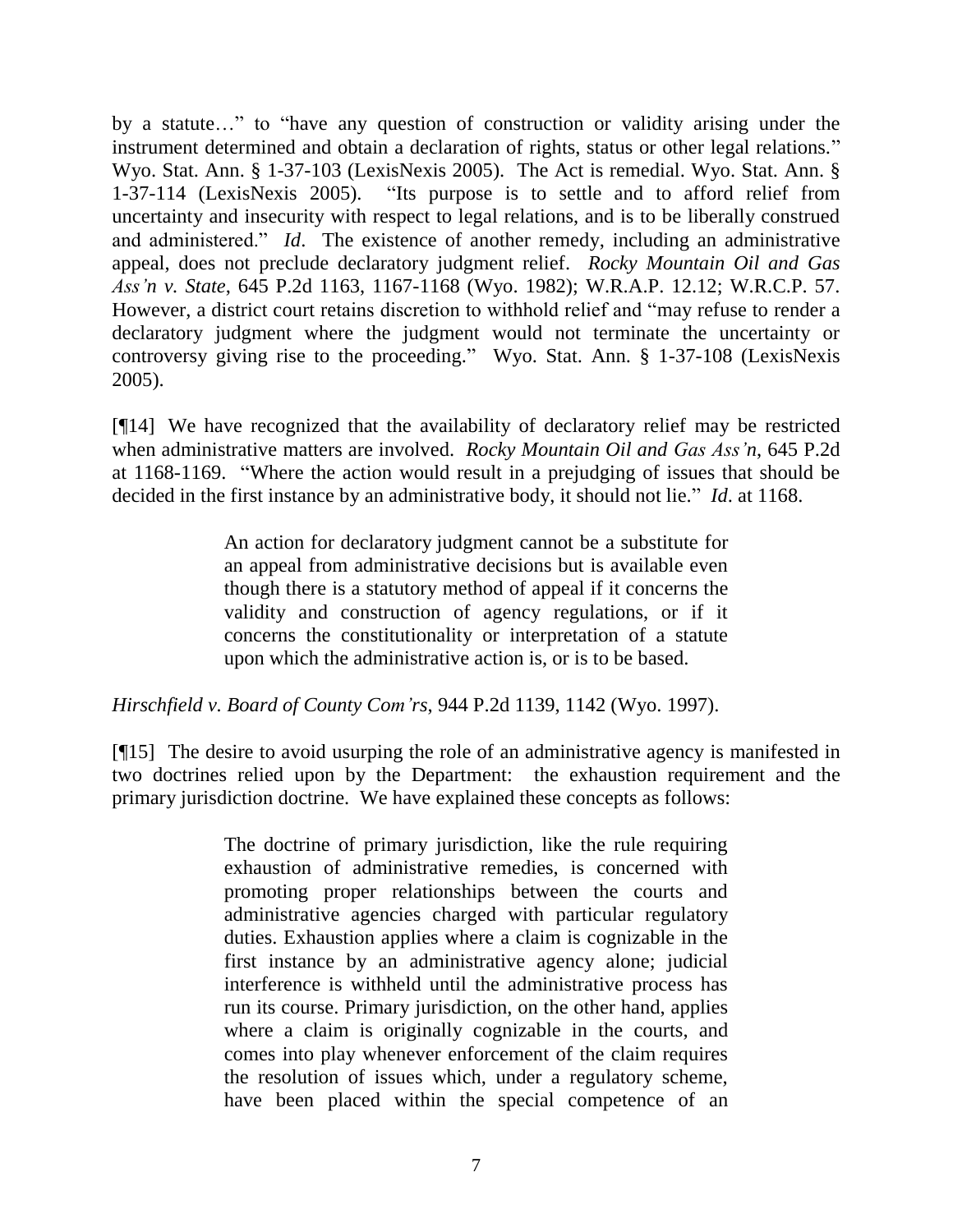administrative body; in such a case the judicial process is suspended pending referral of such issues to the administrative body for its views.

*Glover*, 860 P.2d at 1171 (citations and quotation marks omitted). The purpose of the exhaustion doctrine is to avoid premature interruption of the administrative process where the agency has been created to apply a statute in the first instance. *People v. Fremont Energy Corp.*, Wyo., 651 P.2d 802, 811 (1982). By contrast, the primary jurisdiction doctrine is apt when there is a basis for judicial action independent of agency proceedings, but where courts refer certain issues to the agency charged with primary responsibility for governmental supervision or control of the particular industry or activity involved. *Zezas Ranch, Inc. v. Board of Control*, 714 P.2d 759, 761 (Wyo. 1986) (finding proper application of the doctrine where the district court had jurisdiction to interpret a decree, it properly called upon the state agency with expertise to ascertain the facts necessary to correct an omission in the decree). We do not find the primary jurisdiction doctrine applicable here because no genuine issues of material fact existed, and no threshold determinations would be better made by an agency with expertise.<sup>4</sup> Rather, only questions of law were presented.

[¶16] In tax appeals, we have recognized the potential applicability of the exhaustion requirement because the judiciary is not the taxing authority. *Union Pacific Resources Co.*, 839 P.2d at 364. In *Union Pacific*, the district court determined that the taxpayer was required to exhaust point of valuation issues before the Board. *Id*. at 360. This Court found no abuse in the district court's dismissal and "recognized a primary administrative agency function of the State Board of Equalization." *Id*. at 365. Additionally, this Court declined any invitation to assert original jurisdiction over point of valuation matters and observed: "The complexities of the Wyoming taxation system provide an adjudicatory challenge that will not be accepted for judicial resolution until administrative agency review and reconciliation … can be completed." *Id*. at 366. The Department claims that *Union Pacific* supports the exhaustion requirement in this case.

[¶17] We do not find *Union Pacific* to require exhaustion in this case. The declination of jurisdiction in *Union Pacific* was not intended to be a broad refusal to entertain any future declaratory judgment action concerning a tax dispute. Rather, discretion would allow future determinations to be made on a case by case basis. *Id.* at 366 n.4. The instant case presented issues of a different character from the factually complex point of valuation matters in *Union Pacific*. According to the taxpayer in *Union Pacific*, the appeal involved "the proper method and manner in which the State, County and other named government officials … may value, audit, assess, collect and review taxes on Union Pacific Resources Company's … oil and gas production." *Union Pacific Resources Co.,* 839 P.2d at 358. Here, ExxonMobil challenged the Department's

 $\overline{a}$ 

<sup>&</sup>lt;sup>4</sup> The Department does not argue that a genuine issue of material fact existed.